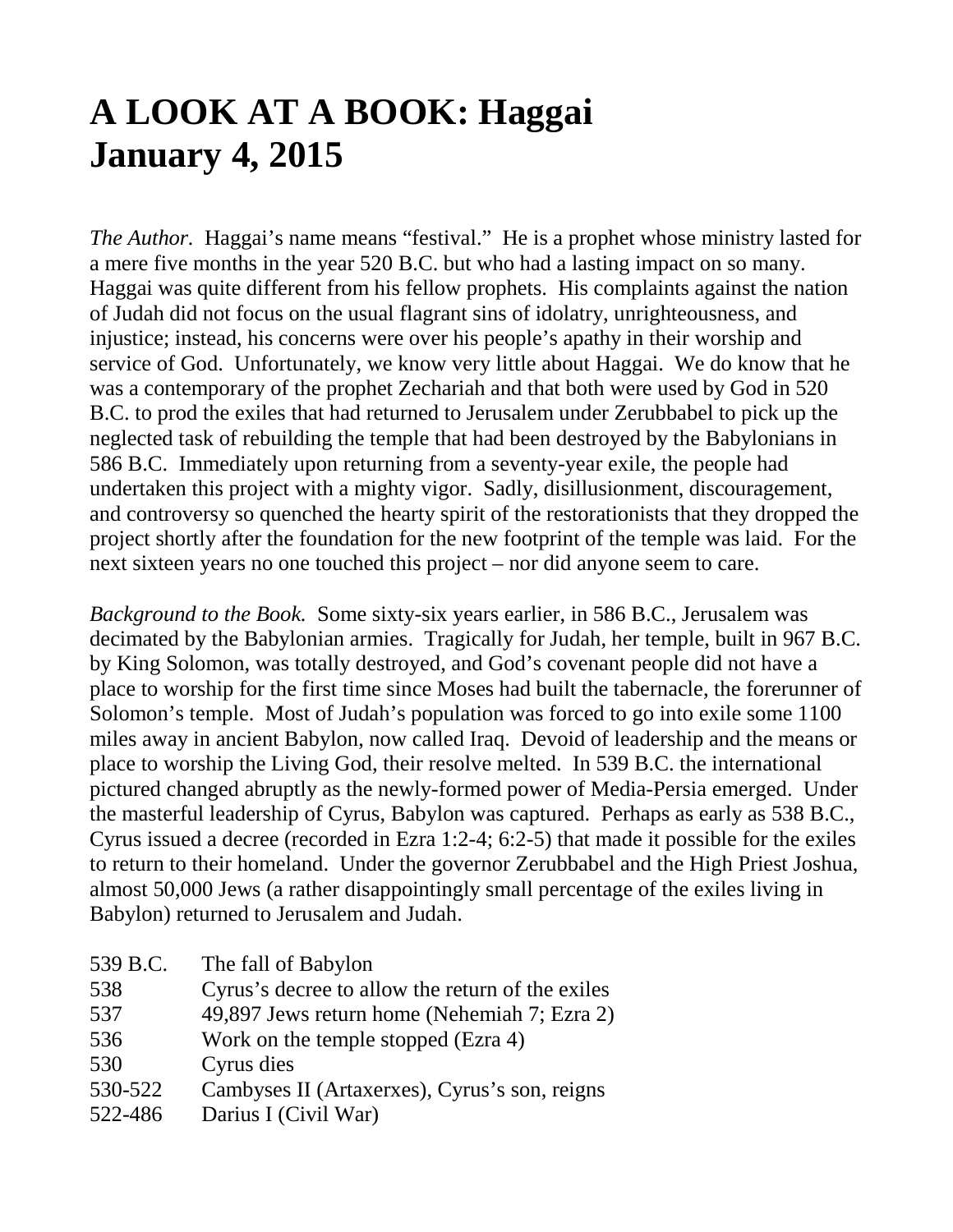- 520 Darius I confirms Cyrus's decree (Ezra 6)
- 520 Haggai's messages
- 516 Temple completed and dedicated (Ezra 6:15)

# **A Call to Renew the Work of God (Haggai 1:1-15)**

This chapter issues four ways in which we, like the remnant that returned from exile, can be involved in renewing the work of God.

*By Refusing to Offer Our Excuses (1:1-2).* It was the first time God's voice had been heard in the land since the days of Jeremiah. The prophets Daniel and Ezekiel had spoken during the seventy years of the exile, but they had spoken from the land of their captivity. In verse 2, it is odd that God should refer to His people using the distant form of "This people." Even during their time in Egypt the people of Israel had been known as "My people." How quick we mortals are to find excuses and to blame God when we have not done His work, though we are at fault. Often our excuses are mere pretexts for our laziness and our selfish reinvestment of time on our own projects.

# *By Setting Our Priorities (1:3-6).*

God's work must come before our work. In verse 4, God's work in rebuilding His house ought to have had priority over the exiles' work on their houses, even as it must take priority over our own work. The religious condition of the people's hearts could be directly gauged by their attitude toward working on God's house. If the times were so adverse, how did it happen that so many of the exiles were able to live in "paneled houses?" The people's position that they were too poor to rebuild the temple due to the bad economy, inflation, and the poor value of the shekel was untenable. Their lavish spending on themselves exposed their hypocrisy and lies. "Consider your ways" (v. 5), the prophet urged.

God's ways must come before our ways. One point made in verse 6 is that there is a real correlation between the productivity of the land and the spiritual growth of the believing remnant. This correlation was first established after the fall in the Garden of Eden. Because of the sin of Adam and Eve, the land was cursed. When our Lord returns again, Romans 8:20-22 announces, the whole created order – including the dirt, or land – will experience release from bondage and enjoy the effects of the redemption of our Lord Jesus Christ.

*By Getting Involved in Our Lord's Work (1:7-12).* The purpose of obedience was not merely to see a building raised; it was first and last to bring pleasure to God and to glorify Him. As God says in verse 8, He wants the people to be obedient: "that [He] may take pleasure in it and be glorified."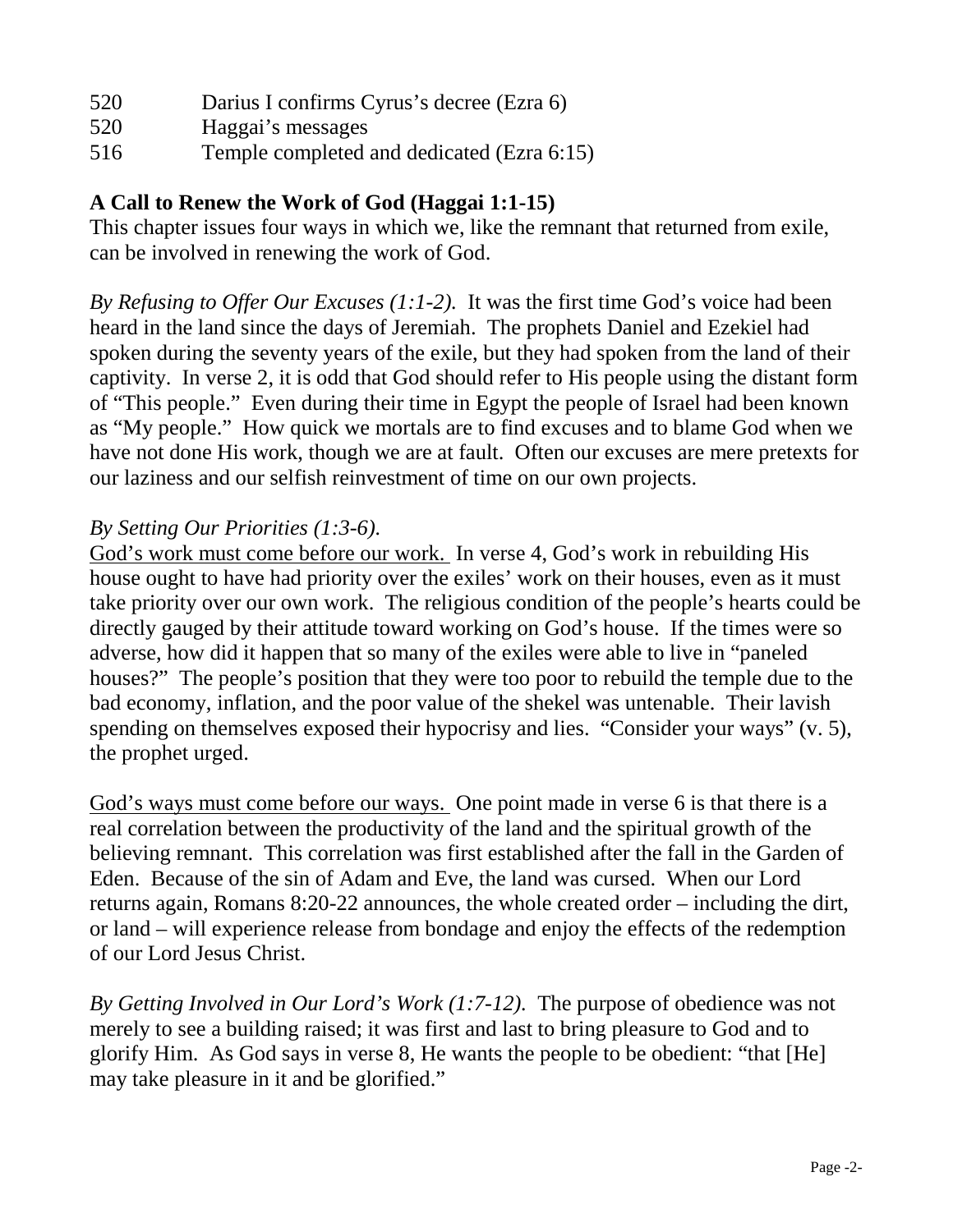The costs of disobedience. Disobedience is never a profitable shortcut to success; on the contrary, it is ultimately a very costly way to go. Because God's house was in "ruins," *hareb* (v. 4), He had called for a "drought" (*horeb*) on the land, mountains, grain, new wine, and oil (v. 11).

The beauty of obedience. Starting with the leadership and continuing down through the rank and file, the people all "obeyed the voice of the Lord their God." Suddenly, as a result of Haggai's preaching and the convicting power of the Holy Spirit, the people – who had been, in effect, practicing atheists – started to obey the Lord.

*By Our Receiving God's Enablement (1:13-15).* God promises to be "with" us over 100 times in the Old Testament. A complete change of heart had taken place, and the leadership and people now wanted to do the work of God.

#### **A Call to Reject a Negative Spirit (Haggai 2:1-9)**

Whereas Haggai's first message addressed the people's unwarranted contentment with things as they were, his second message addresses the people's unwarranted discontent: the new danger that emerged as the work on the temple progressed. This message is a call to reject despondency, despair, and pessimism.

*For Our Present Needs: A Divine Formula (2:1-5).* The question in verse 3 has a rhetorical note to it: "In comparison with it, is this not in your eyes as nothing?" (v. 3). Here was an invitation to confess that what was being built was thought to be small and worthless by many in the returned community.

Of human responsibility (2:4a). The people were to be strong and to get on with the work because God was at work.

Of divine presence (2:4b). Behind God's call for us to "be strong" is His promise "for I am with you."

Of divine promise (2:5a). The Lord does not do anything on the spur of the moment. It was part of His eternal plan that He was carrying out even in the face of what many would have called a real setback. God had given His word to the patriarchs and Moses that He would be and do something unique for Israel so that, through Israel, all the families of the earth could receive His blessing.

Of the divine Spirit (2:5b). Haggai makes the point that the Holy Spirit is continually abiding in the midst of all of us.